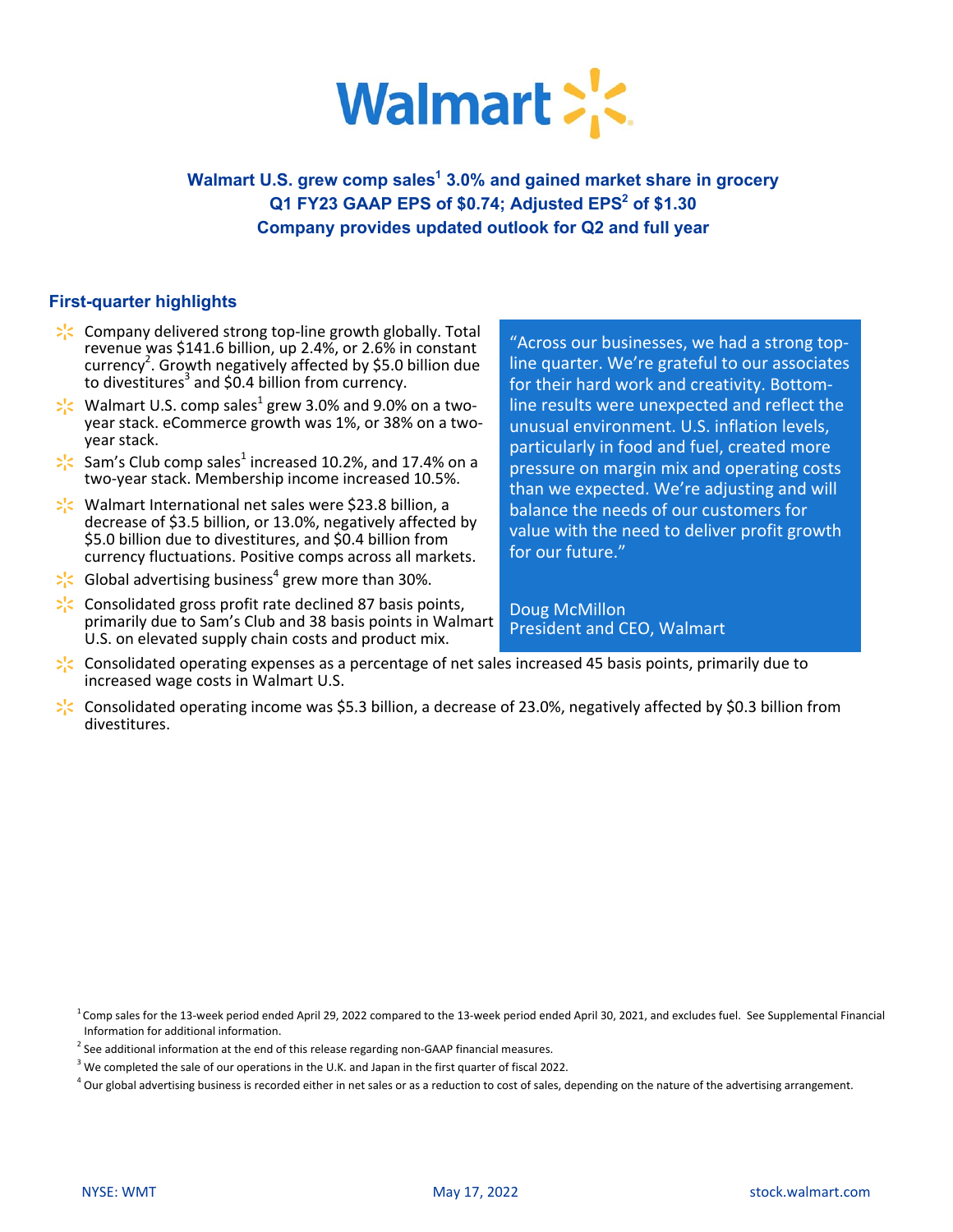### **Key results**

(Amounts in billions, except as noted. Dollar and percentage changes may not recalculate due to rounding.)

| <b>Walmart &gt;'&lt;</b>                 |                |           |                                |         | Q1 FY23 Q1 FY22 |       | Change         |
|------------------------------------------|----------------|-----------|--------------------------------|---------|-----------------|-------|----------------|
| Revenue                                  |                |           |                                | \$141.6 | \$138.3         | \$3.3 | 2.4%           |
| Revenue (constant currency) <sup>1</sup> |                |           |                                | \$141.9 | \$138.3         | \$3.6 | 2.6%           |
| Operating income                         |                |           |                                | \$5.3   | \$6.9           |       | $-51.6 -23.0%$ |
| Operating income (constant currency) $1$ |                |           |                                | \$5.3   | \$6.9           |       | $-51.6 -22.7%$ |
| Free Cash Flow <sup>1</sup>              | <b>Q1 FY23</b> | \$ Change | <b>Returns to Shareholders</b> |         | <b>Q1 FY23</b>  |       | % Change       |
| Operating cash flow                      | $-53.8$        | $-56.6$   | <b>Dividends</b>               |         | \$1.5           |       | $-0.4%$        |
| Capital expenditures                     | \$3.5          | \$1.3     | Share repurchases <sup>2</sup> |         | \$2.4           |       | $-14.3%$       |
| Free cash flow <sup>1</sup>              | $-57.3$        | $-57.9$   | Total                          |         | \$4.0           |       | $-9.3%$        |

#### **Fiscal 2023 Q2 and full year guidance**

The following guidance reflects the Company's updated expectations for Q2 and fiscal year 2023 and is provided on a non-GAAP basis as the Company cannot predict certain elements which are included in reported GAAP results, including the effects of foreign exchange translation and the changes in fair value of the Company's equity investments. Growth rates reflect an adjusted basis for prior year results. The company's guidance assumes a generally stable consumer in the U.S., higher supply chain costs, continued pressure from inflation, and mix of products and formats globally.

| <b>Metric</b>                 | Guidance: Feb. 17, 2022                                                                                                         | <b>Guidance: May 17, 2022</b>                                                                              |
|-------------------------------|---------------------------------------------------------------------------------------------------------------------------------|------------------------------------------------------------------------------------------------------------|
| Consolidated net sales        | Increase about 3% in constant currency<br>Excluding divestitures <sup>3</sup> , increase<br>about 4%                            | Increase about 4% in constant currency<br>• Excluding divestitures <sup>3</sup> , increase<br>4.5% to 5%   |
| Comp sales growth             | Walmart U.S., slightly above 3%,<br>ex. fuel                                                                                    | Walmart U.S., about 3.5%, ex. fuel                                                                         |
| Consolidated operating income | Increase about 3% in constant currency<br>• Excluding divestitures <sup>3</sup> , increase<br>at a rate higher than net sales   | Decrease about 1% in constant currency<br>• Excluding divestitures <sup>3</sup> , flat versus<br>last year |
| Effective tax rate            | 25% to 26%                                                                                                                      | No change                                                                                                  |
| <b>EPS</b>                    | Increase mid single-digits<br>Excluding divestitures <sup>3</sup> , increase<br>5% to 6%                                        | Decrease about 1%<br>Excluding divestitures <sup>3</sup> , flat versus<br>last year                        |
| Capital expenditures          | Upper end of 2.5% to 3% of net sales with<br>a focus on supply chain, automation,<br>customer-facing initiatives and technology | No change                                                                                                  |

## **Updated guidance for Q2**

| <b>Metric</b>                 | Guidance: Feb. 17, 2022           | <b>Guidance: May 17, 2022</b>             |
|-------------------------------|-----------------------------------|-------------------------------------------|
| Consolidated net sales        | Not provided                      | Increase over 5%                          |
| Comp sales growth             | Not provided                      | Walmart U.S., increase 4% to 5%, ex. fuel |
| Consolidated operating income | Increase low to mid single-digits | Flat to up slightly                       |
| <b>EPS</b>                    | Increase low to mid single-digits | Flat to up slightly                       |

 $<sup>1</sup>$  See additional information at the end of this release regarding non-GAAP financial measures.</sup>

 $^2$  \$8.3 billion remaining of \$20 billion authorization approved in February 2021. The company repurchased approximately 17 million shares in Q1 fiscal 2023.  $3$  We completed the sale of our operations in the U.K. and Japan in the first quarter of fiscal 2022.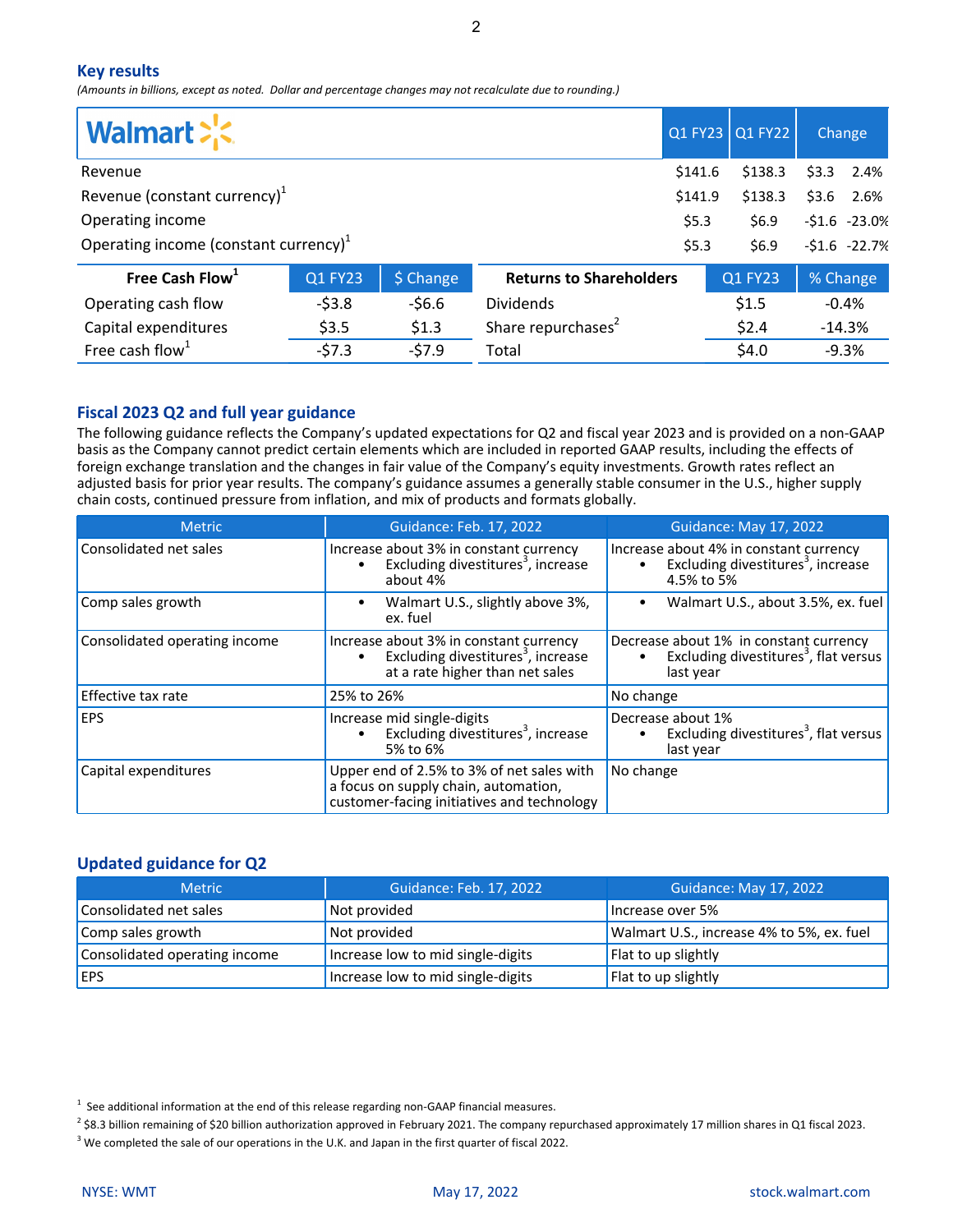#### **Segment results**

*(Amounts in billions, except as noted. Dollar and percentage changes may not recalculate due to rounding.)* 

| Walmart >'<                        | U.S.                   | Q1 FY23 Q1 FY22 |                   | Change    |           |
|------------------------------------|------------------------|-----------------|-------------------|-----------|-----------|
| Net sales                          |                        | \$96.9          | \$93.2            | \$3.7     | 4.0%      |
| Comp sales (ex. fuel) <sup>2</sup> |                        | 3.0%            | 6.0%              | <b>NP</b> | <b>NP</b> |
| >1/2                               | <b>Transactions</b>    | flat            | $-3.2%$           | <b>NP</b> | <b>NP</b> |
| >1/2                               | Average ticket         | 3.0%            | 9.5%              | <b>NP</b> | <b>NP</b> |
| >1/2                               | eCommerce contribution | $\sim$ -30 bps  | $^{\sim}$ 360 bps | <b>NP</b> | <b>NP</b> |
| Operating income                   |                        | \$4.5           | \$5.5             | $-51.0$   | $-18.2%$  |

| Walmart :<<br>International                       | Q1 FY23 Q1 FY22 |        | Change          |
|---------------------------------------------------|-----------------|--------|-----------------|
| Net sales                                         | \$23.8          | \$27.3 | $-53.5 -13.0\%$ |
| Net sales (constant currency) $1$                 | \$24.1          | \$27.3 | $-53.2 -11.6%$  |
| Operating income                                  | \$0.8           | \$1.2  | $-50.4 -35.3%$  |
| Operating income (constant currency) <sup>1</sup> | \$0.8           | 51.2   | $-50.4 -33.7%$  |

| sam's club <>                      |                        |                                     | Q1 FY23 Q1 FY22 |           | Change    |
|------------------------------------|------------------------|-------------------------------------|-----------------|-----------|-----------|
| Net sales                          |                        | \$19.6                              | \$16.7          | \$2.9     | 17.5%     |
| Comp sales (ex. fuel) <sup>2</sup> |                        | 10.2%                               | 7.2%            | <b>NP</b> | <b>NP</b> |
| $\geq_{i}^{l} \leq$                | <b>Transactions</b>    | 10.0%                               | 2.2%            | <b>NP</b> | <b>NP</b> |
| $>^!c$                             | Average ticket         | 0.2%                                | 4.9%            | <b>NP</b> | <b>NP</b> |
| $>^{1}_{i}<$                       | eCommerce contribution | $^{\sim}$ 150 bps $^{\sim}$ 310 bps |                 | <b>NP</b> | <b>NP</b> |
| Operating income                   |                        | \$0.5                               | \$0.6           | -\$0.1    | -20.0%    |

 $<sup>1</sup>$  See additional information at the end of this release regarding non-GAAP financial measures.</sup>

 $^2$  Comp sales for the 13-week period ended April 29, 2022 compared to the 13-week period ended April 30, 2021, and excludes fuel. See Supplemental Financial Information for additional information.

NP - Not provided

# **About Walmart**

Walmart Inc. (NYSE: WMT) helps people around the world save money and live better - anytime and anywhere - in retail stores, online, and through their mobile devices. Each week, approximately 230 million customers and members visit more than 10,500 stores and numerous eCommerce websites under 46 banners in 24 countries. With fiscal year 2022 revenue of \$573 billion, Walmart employs approximately 2.3 million associates worldwide. Walmart continues to be a leader in sustainability, corporate philanthropy and employment opportunity. Additional information about Walmart can be found by visiting https://corporate.walmart.com, on Facebook at https:// facebook.com/walmart and on Twitter at https://twitter.com/walmart.

> Investor Relations contact Dan Binder, CFA (479) 258-7172

Media Relations contact Randy Hargrove (800) 331-0085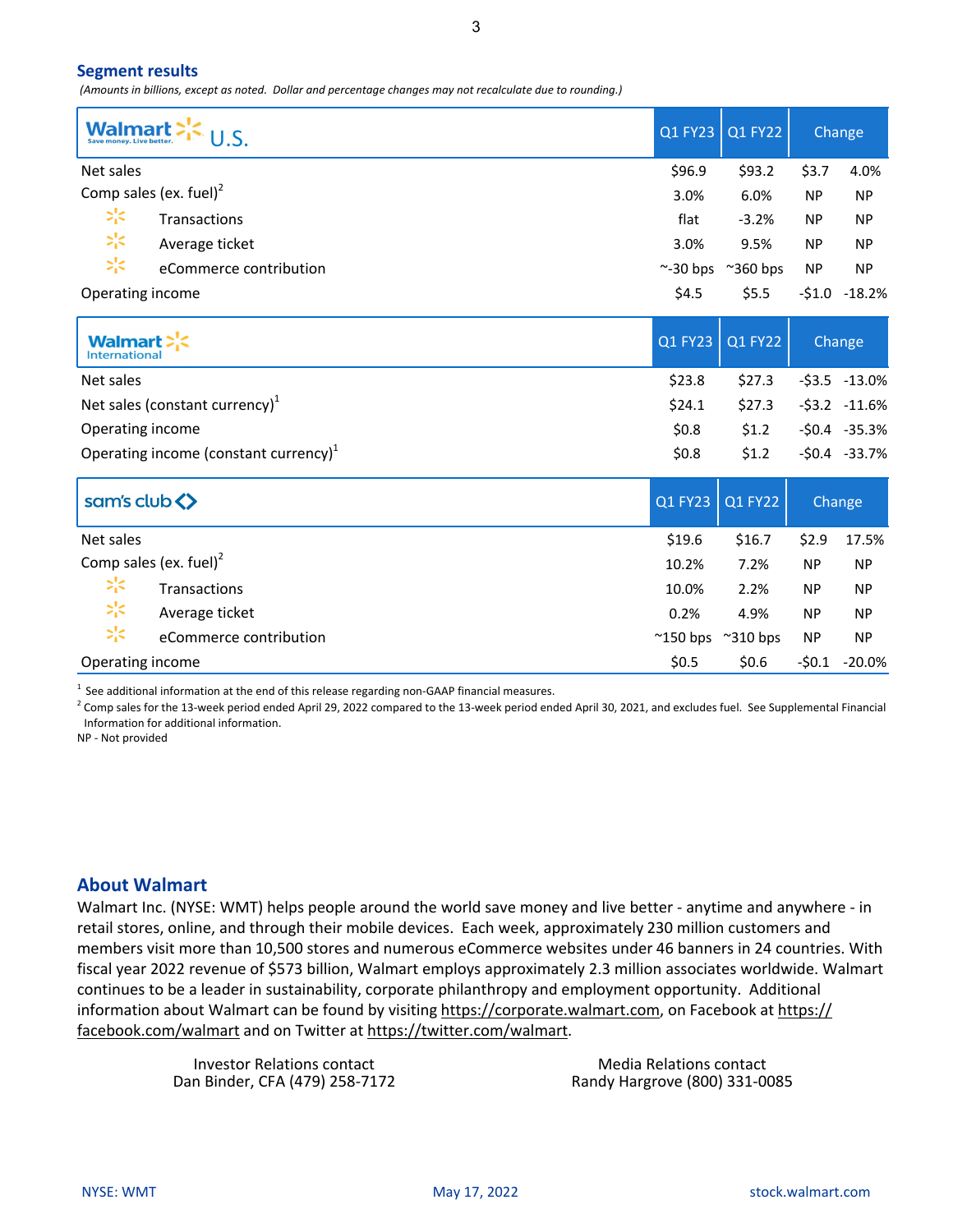# **Forward-Looking Statements**

This release and related management commentary contains statements or may include or may incorporate by reference Walmart management's guidance regarding earnings per share growth, consolidated net sales, consolidated operating income, capital expenditures, share repurchases, Walmart's effective tax rate for the fiscal year ending January 31, 2023, and comparable sales growth. Walmart believes such statements may be deemed to be "forward-looking statements" within the meaning of Section 21E of the Securities Exchange Act of 1934, as amended (the "Act") and are intended to enjoy the protection of the safe harbor for forward-looking statements provided by the Act as well as protections afforded by other federal securities laws. Assumptions on which such forward-looking statements are based are also forward-looking statements. Such forward-looking statements are not statements of historical facts, but instead express our estimates or expectations for our consolidated, or one of our segment's or business', economic performance or results of operations for future periods or as of future dates or events or developments that may occur in the future or discuss our plans, objectives or goals. Our actual results may differ materially from those expressed in or implied by any of these forward-looking statements as a result of changes in circumstances, assumptions not being realized or other risks, uncertainties and factors including: the impact of the COVID-19 pandemic on our business and the global economy; economic, capital markets and business conditions; trends and events around the world and in the markets in which we operate; currency exchange rate fluctuations, changes in market interest rates and market levels of wages; changes in the size of various markets, including eCommerce markets; unemployment levels; inflation or deflation, generally and in particular product categories; consumer confidence, disposable income, credit availability, spending levels, shopping patterns, debt levels and demand for certain merchandise; the effectiveness of the implementation and operation of our strategies, plans, programs and initiatives; unexpected changes in our objectives and plans; the impact of acquisitions, investments, divestitures, and other strategic decisions; our ability to successfully integrate acquired businesses; changes in the trading prices of certain equity investments we hold; initiatives of competitors, competitors' entry into and expansion in our markets, and competitive pressures; customer traffic and average transactions in our stores and clubs and on our eCommerce websites; the mix of merchandise we sell, the cost of goods we sell and the shrinkage we experience; our gross profit margins; the financial performance of Walmart and each of its segments, including the amounts of our cash flow during various periods; the amount of our net sales and operating expenses denominated in the U.S. dollar and various foreign currencies; commodity prices and the price of gasoline and diesel fuel; supply chain disruptions and disruptions in seasonal buying patterns; the availability of goods from suppliers and the cost of goods acquired from suppliers; our ability to respond to changing trends in consumer shopping habits; consumer acceptance of and response to our stores, clubs, eCommerce platforms, programs, merchandise offerings and delivery methods; cyber security events affecting us and related costs and impact to the business; developments in, outcomes of, and costs incurred in legal or regulatory proceedings to which we are a party or are subject, and the liabilities, obligations and expenses, if any, that we may incur in connection therewith; casualty and accidentrelated costs and insurance costs; the turnover in our workforce and labor costs, including healthcare and other benefit costs; our effective tax rate and the factors affecting our effective tax rate, including assessments of certain tax contingencies, valuation allowances, changes in law, administrative audit outcomes, impact of discrete items and the mix of earnings between the U.S. and Walmart's international operations; changes in existing tax, labor and other laws and regulations and changes in tax rates including the enactment of laws and the adoption and interpretation of administrative rules and regulations; the imposition of new taxes on imports, new tariffs and changes in existing tariff rates; the imposition of new trade restrictions and changes in existing trade restrictions; adoption or creation of new, and modification of existing, governmental policies, programs, initiatives and actions in the markets in which Walmart operates and elsewhere and actions with respect to such policies, programs and initiatives; changes in accounting estimates or judgments; the level of public assistance payments; natural disasters, changes in climate, geopolitical events, global health epidemics or pandemics and catastrophic events; and changes in generally accepted accounting principles in the United States.

Our most recent annual report on Form 10-K filed with the SEC discusses other risks and factors that could cause actual results to differ materially from those expressed or implied by any forward-looking statement in the release and related management commentary. We urge you to consider all of the risks, uncertainties and factors identified above or discussed in such reports carefully in evaluating the forwardlooking statements in this release. Walmart cannot assure you that the results reflected in or implied by any forward-looking statement will be realized or, even if substantially realized, that those results will have the forecasted or expected consequences and effects for or on our operations or financial performance. The forward-looking statements made today are as of the date of this release. Walmart undertakes no obligation to update these forward-looking statements to reflect subsequent events or circumstances.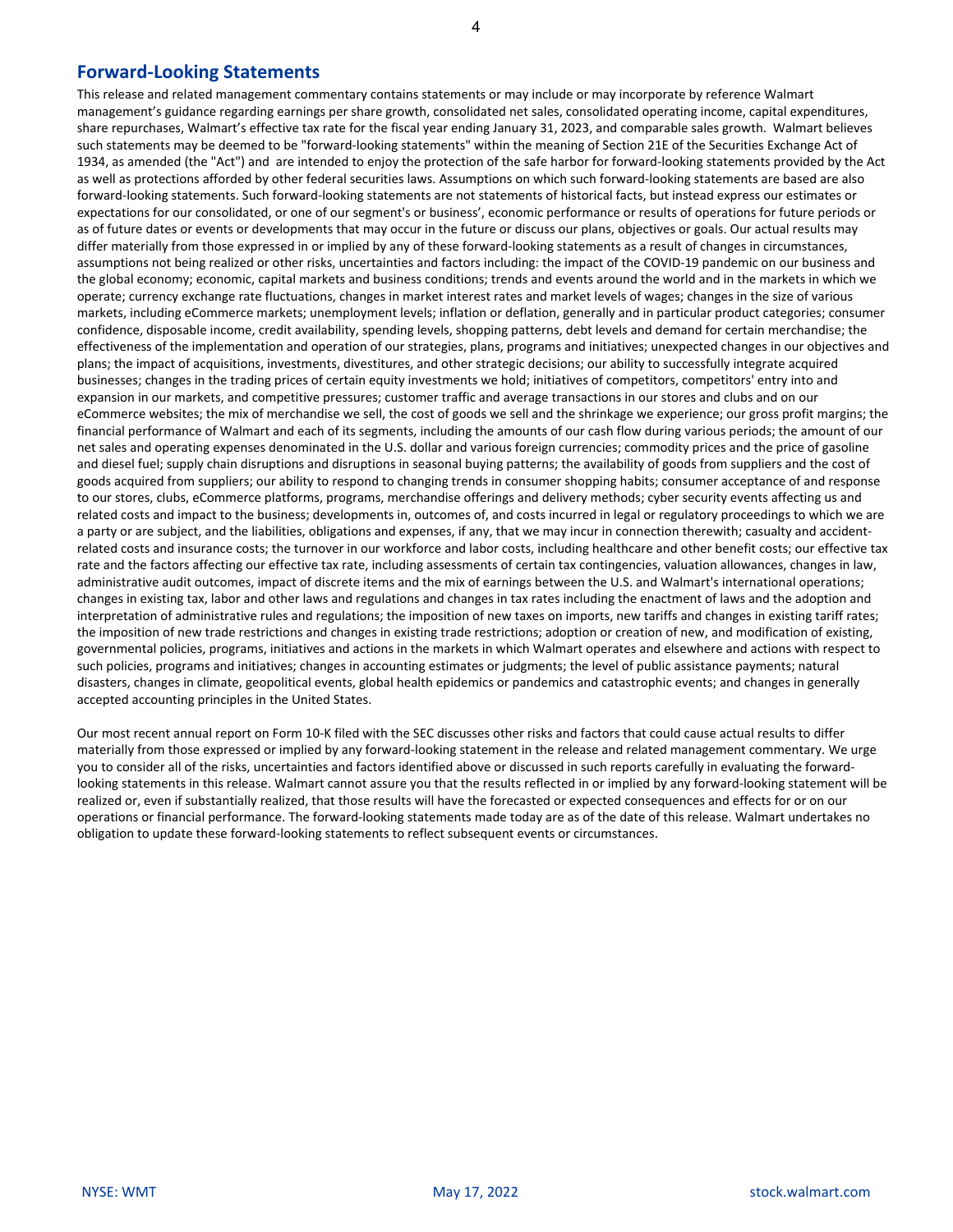# **Walmart Inc. Condensed Consolidated Statements of Income (Unaudited)**

|                                                                 |             | <b>Three Months Ended</b> |                          |  |  |
|-----------------------------------------------------------------|-------------|---------------------------|--------------------------|--|--|
|                                                                 |             | April 30,                 |                          |  |  |
| (Amounts in millions, except per share data)                    | 2022        | 2021                      | <b>Percent</b><br>Change |  |  |
| <b>Revenues:</b>                                                |             |                           |                          |  |  |
| Net sales                                                       | \$140,288   | \$137,159                 | 2.3%                     |  |  |
| Membership and other income                                     | 1,281       | 1,151                     | 11.3 %                   |  |  |
| Total revenues                                                  | 141,569     | 138,310                   | 2.4%                     |  |  |
| <b>Costs and expenses:</b>                                      |             |                           |                          |  |  |
| Cost of sales                                                   | 106,847     | 103,272                   | 3.5%                     |  |  |
| Operating, selling, general and administrative expenses         | 29,404      | 28,129                    | 4.5 %                    |  |  |
| <b>Operating income</b>                                         | 5,318       | 6,909                     | $(23.0)\%$               |  |  |
| Interest:                                                       |             |                           |                          |  |  |
| Debt                                                            | 372         | 481                       | (22.7)%                  |  |  |
| Finance lease obligations                                       | 83          | 85                        | $(2.4)\%$                |  |  |
| Interest income                                                 | (36)        | (30)                      | 20.0 %                   |  |  |
| Interest, net                                                   | 419         | 536                       | $(21.8)\%$               |  |  |
| Other (gains) and losses                                        | 1,998       | 2,529                     | $(21.0)\%$               |  |  |
| Income before income taxes                                      | 2,901       | 3,844                     | $(24.5)\%$               |  |  |
| Provision for income taxes                                      | 798         | 1,033                     | (22.7)%                  |  |  |
| <b>Consolidated net income</b>                                  | 2,103       | 2,811                     | $(25.2)\%$               |  |  |
| Consolidated net income attributable to noncontrolling interest | (49)        | (81)                      | $(39.5)\%$               |  |  |
| <b>Consolidated net income attributable to Walmart</b>          | \$<br>2,054 | $\sqrt[6]{3}$<br>2,730    | $(24.8)\%$               |  |  |
|                                                                 |             |                           |                          |  |  |
| Net income per common share:                                    |             |                           |                          |  |  |
| Basic net income per common share attributable to Walmart       | \$<br>0.75  | \$<br>0.97                | $(22.7)\%$               |  |  |
| Diluted net income per common share attributable to Walmart     | \$<br>0.74  | \$<br>0.97                | $(23.7)\%$               |  |  |
| Weighted-average common shares outstanding:                     |             |                           |                          |  |  |
| Basic                                                           | 2,754       | 2,815                     |                          |  |  |
| <b>Diluted</b>                                                  | 2,765       | 2,829                     |                          |  |  |
|                                                                 |             |                           |                          |  |  |
| Dividends declared per common share                             | \$<br>2.24  | 2.20<br>\$                |                          |  |  |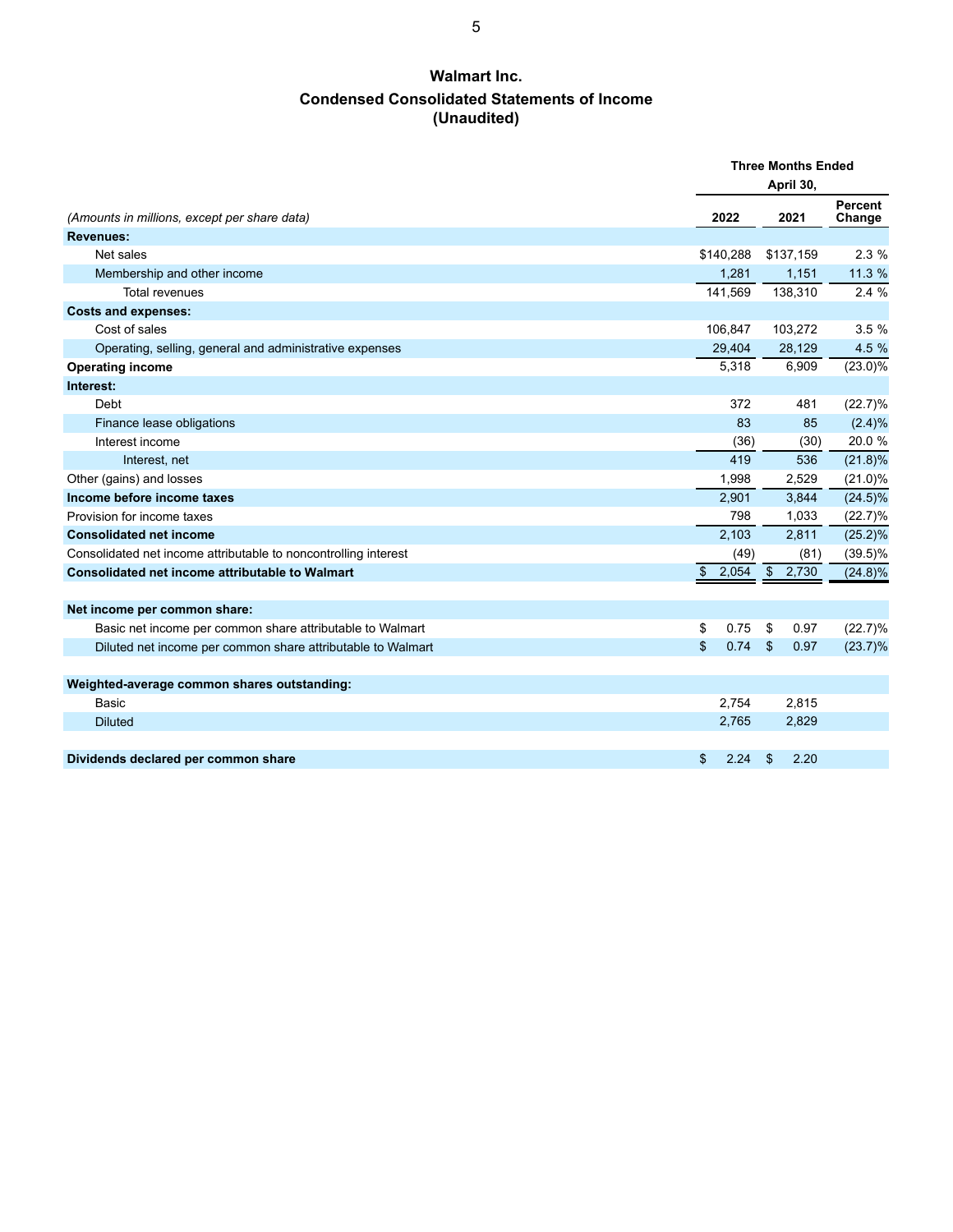# **Walmart Inc. Condensed Consolidated Balance Sheets (Unaudited)**

|                                                                   | April 30,        |    | January 31, |               | April 30, |
|-------------------------------------------------------------------|------------------|----|-------------|---------------|-----------|
| (Amounts in millions)                                             | 2022             |    | 2022        |               | 2021      |
| <b>ASSETS</b>                                                     |                  |    |             |               |           |
| <b>Current assets:</b>                                            |                  |    |             |               |           |
| Cash and cash equivalents                                         | \$<br>11,817     | \$ | 14,760      | \$            | 22,846    |
| Receivables, net                                                  | 7,674            |    | 8,280       |               | 5,797     |
| Inventories                                                       | 61,229           |    | 56,511      |               | 46,383    |
| Prepaid expenses and other                                        | 2,500            |    | 1,519       |               | 1,565     |
| <b>Total current assets</b>                                       | 83,220           |    | 81,070      |               | 76,591    |
|                                                                   |                  |    |             |               |           |
| Property and equipment, net                                       | 94,741           |    | 94,515      |               | 90,996    |
| Operating lease right-of-use assets                               | 13,971           |    | 13,758      |               | 13,650    |
| Finance lease right-of-use assets, net                            | 4,505            |    | 4,351       |               | 3,979     |
| Goodwill                                                          | 29,438           |    | 29,014      |               | 28,872    |
| Other long-term assets                                            | 20,267           |    | 22,152      |               | 22,493    |
| <b>Total assets</b>                                               | \$<br>246,142    | \$ | 244,860     | \$            | 236,581   |
|                                                                   |                  |    |             |               |           |
| LIABILITIES, REDEEMABLE NONCONTROLLING INTEREST, AND EQUITY       |                  |    |             |               |           |
| <b>Current liabilities:</b>                                       |                  |    |             |               |           |
| Short-term borrowings                                             | \$<br>11,432     | \$ | 410         | $^{\circ}$    | 362       |
| Accounts payable                                                  | 52,926           |    | 55,261      |               | 48,151    |
| Dividends payable                                                 | 4,631            |    |             |               | 4,651     |
| <b>Accrued liabilities</b>                                        | 21,061           |    | 26,060      |               | 21,371    |
| Accrued income taxes                                              | 904              |    | 851         |               | 851       |
| Long-term debt due within one year                                | 3,580            |    | 2,803       |               | 3,500     |
| Operating lease obligations due within one year                   | 1,485            |    | 1,483       |               | 1,448     |
| Finance lease obligations due within one year                     | 511              |    | 511         |               | 507       |
| <b>Total current liabilities</b>                                  | 96,530           |    | 87,379      |               | 80,841    |
|                                                                   |                  |    |             |               |           |
| Long-term debt                                                    | 32,174           |    | 34,864      |               | 40,273    |
| Long-term operating lease obligations                             | 13,226           |    | 13,009      |               | 12,930    |
| Long-term finance lease obligations                               | 4,409            |    | 4,243       |               | 3,802     |
| Deferred income taxes and other                                   | 13,943           |    | 13,474      |               | 14,143    |
|                                                                   |                  |    |             |               |           |
| Commitments and contingencies                                     |                  |    |             |               |           |
|                                                                   |                  |    |             |               |           |
| Redeemable noncontrolling interest                                | 260              |    |             |               |           |
|                                                                   |                  |    |             |               |           |
| Equity:                                                           |                  |    |             |               |           |
| Common stock                                                      | 275              |    | 276         |               | 280       |
| Capital in excess of par value                                    | 4,587            |    | 4,839       |               | 3,424     |
| Retained earnings                                                 | 80,532           |    | 86,904      |               | 82,577    |
| Accumulated other comprehensive loss                              | (8, 498)         |    | (8,766)     |               | (7, 946)  |
| Total Walmart shareholders' equity                                | 76,896           |    | 83,253      |               | 78,335    |
| Nonredeemable noncontrolling interest                             | 8,704            |    | 8,638       |               | 6,257     |
| Total equity                                                      | 85,600           |    | 91,891      |               | 84,592    |
| Total liabilities, redeemable noncontrolling interest, and equity | \$<br>246,142 \$ |    | 244,860     | $\sqrt[6]{3}$ | 236,581   |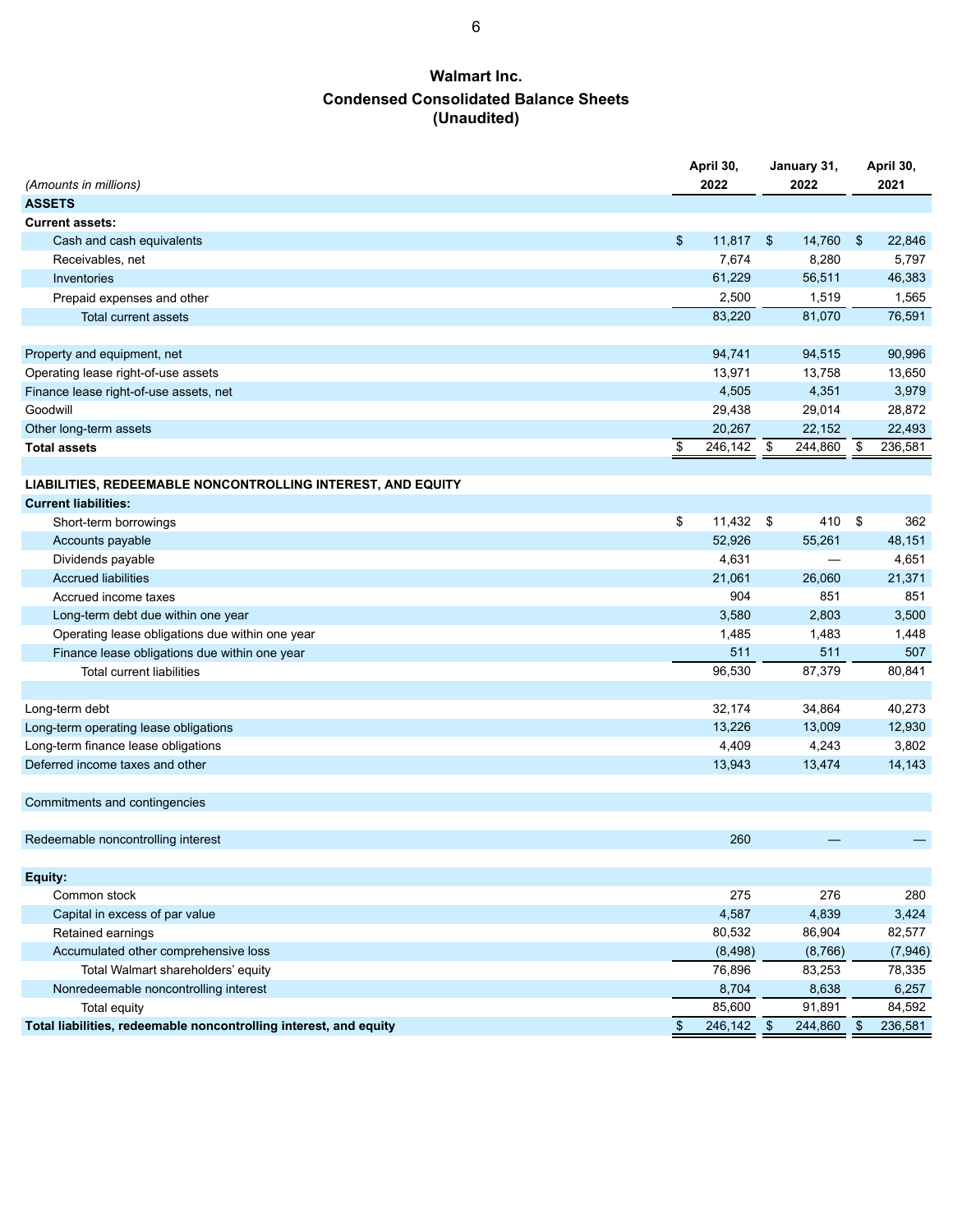### **Walmart Inc. Condensed Consolidated Statements of Cash Flows (Unaudited)**

|                                                                                                          | <b>Three Months Ended</b><br>April 30, |          |    |          |
|----------------------------------------------------------------------------------------------------------|----------------------------------------|----------|----|----------|
|                                                                                                          |                                        |          |    |          |
| (Amounts in millions)                                                                                    |                                        | 2022     |    | 2021     |
| <b>Cash flows from operating activities:</b>                                                             |                                        |          |    |          |
| Consolidated net income                                                                                  | \$                                     | 2,103    | \$ | 2,811    |
| Adjustments to reconcile consolidated net income to net cash provided by (used in) operating activities: |                                        |          |    |          |
| Depreciation and amortization                                                                            |                                        | 2,680    |    | 2,661    |
| Net unrealized and realized (gains) and losses                                                           |                                        | 1,989    |    | 2,077    |
| Losses on disposal of business operations                                                                |                                        |          |    | 433      |
| Deferred income taxes                                                                                    |                                        | (69)     |    | (155)    |
| Other operating activities                                                                               |                                        | (59)     |    | 270      |
| Changes in certain assets and liabilities, net of effects of acquisitions and dispositions:              |                                        |          |    |          |
| Receivables, net                                                                                         |                                        | 837      |    | 828      |
| Inventories                                                                                              |                                        | (4,699)  |    | (1, 487) |
| Accounts payable                                                                                         |                                        | (1,640)  |    | (1,004)  |
| <b>Accrued liabilities</b>                                                                               |                                        | (4,949)  |    | (4,004)  |
| Accrued income taxes                                                                                     |                                        | 49       |    | 428      |
| Net cash provided by (used in) operating activities                                                      |                                        | (3,758)  |    | 2,858    |
|                                                                                                          |                                        |          |    |          |
| Cash flows from investing activities:                                                                    |                                        |          |    |          |
| Payments for property and equipment                                                                      |                                        | (3,539)  |    | (2, 214) |
| Proceeds from the disposal of property and equipment                                                     |                                        | 35       |    | 72       |
| Proceeds from disposal of certain operations, net of divested cash                                       |                                        |          |    | 7,935    |
| Payments for business acquisitions, net of cash acquired                                                 |                                        | (598)    |    |          |
| Other investing activities                                                                               |                                        | (456)    |    | 57       |
| Net cash provided by (used in) investing activities                                                      |                                        | (4,558)  |    | 5,850    |
|                                                                                                          |                                        |          |    |          |
| Cash flows from financing activities:                                                                    |                                        |          |    |          |
| Net change in short-term borrowings                                                                      |                                        | 10,995   |    | 138      |
| Repayments of long-term debt                                                                             |                                        | (926)    |    | (510)    |
| Dividends paid                                                                                           |                                        | (1, 543) |    | (1, 549) |
| Purchase of Company stock                                                                                |                                        | (2,408)  |    | (2,809)  |
| Sale of subsidiary stock                                                                                 |                                        | 35       |    | 75       |
| Other financing activities                                                                               |                                        | (838)    |    | (744)    |
| Net cash provided by (used in) financing activities                                                      |                                        | 5,315    |    | (5, 399) |
|                                                                                                          |                                        |          |    |          |
| Effect of exchange rates on cash, cash equivalents and restricted cash                                   |                                        | 49       |    | (51)     |
|                                                                                                          |                                        |          |    |          |
| Net increase (decrease) in cash, cash equivalents and restricted cash                                    |                                        | (2,952)  |    | 3,258    |
| Change in cash and cash equivalents reclassified from assets held for sale                               |                                        |          |    | 1,848    |
| Cash, cash equivalents and restricted cash at beginning of year                                          |                                        | 14,834   |    | 17,788   |
| Cash, cash equivalents and restricted cash at end of period                                              | \$                                     | 11,882   | \$ | 22,894   |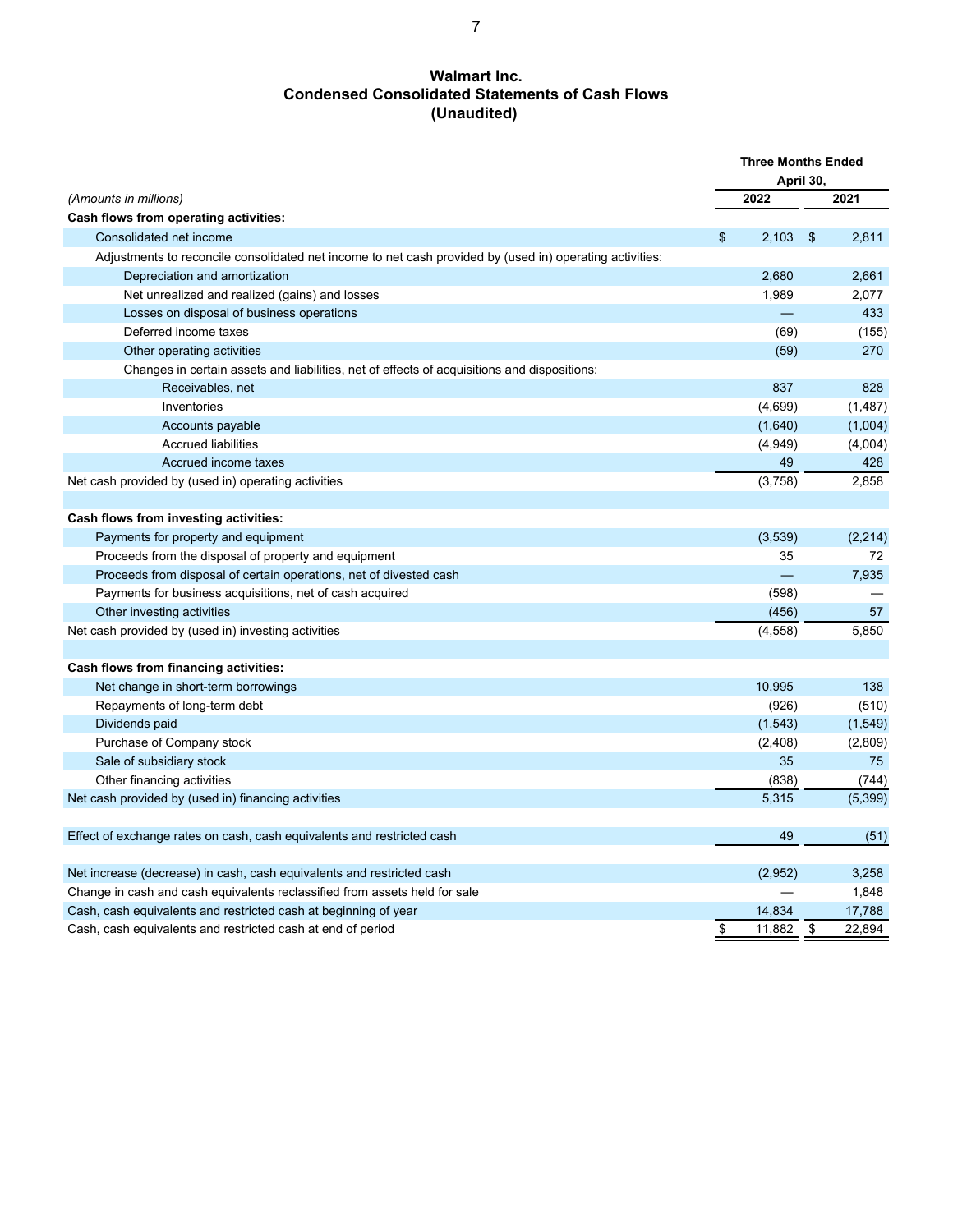# **Walmart Inc. Supplemental Financial Information (Unaudited)**

### **Net sales and operating income**

|                       |                           |         | <b>Net Sales</b> |           |                    |           | <b>Operating Income</b> |  |       |                   |  |
|-----------------------|---------------------------|---------|------------------|-----------|--------------------|-----------|-------------------------|--|-------|-------------------|--|
|                       | <b>Three Months Ended</b> |         |                  |           | Three Months Ended |           |                         |  |       |                   |  |
|                       |                           |         |                  | April 30, |                    | April 30, |                         |  |       |                   |  |
| (dollars in millions) |                           | 2022    |                  | 2021      | Percent<br>Change  |           | 2022                    |  | 2021  | Percent<br>Change |  |
| Walmart U.S.          | S                         | 96,904  | \$               | 93,167    | 4.0%               | \$        | 4,462 $$$               |  | 5,455 | $-18.2%$          |  |
| Walmart International |                           | 23,763  |                  | 27,300    | $-13.0\%$          |           | 772                     |  | 1,194 | $-35.3%$          |  |
| Sam's Club            |                           | 19,621  |                  | 16,692    | 17.5%              |           | 460                     |  | 575   | $-20.0\%$         |  |
| Corporate and support |                           |         |                  |           |                    |           | (376)                   |  | (315) | 19.4%             |  |
| <b>Consolidated</b>   |                           | 140,288 |                  | 137.159   | 2.3%               | \$        | 5,318 \$                |  | 6,909 | $-23.0%$          |  |

#### **U.S. comparable sales results**

|              | <b>With Fuel</b> |                |                | <b>Without Fuel</b> | <b>Fuel Impact</b> |                |  |  |
|--------------|------------------|----------------|----------------|---------------------|--------------------|----------------|--|--|
|              |                  | 13 Weeks Ended | 13 Weeks Ended |                     |                    | 13 Weeks Ended |  |  |
|              | 4/29/2022        | 4/30/2021      | 4/29/2022      | 4/30/2021           | 4/29/2022          | 4/30/2021      |  |  |
| Walmart U.S. | 3.5%             | 6.2%           | $3.0\%$        | 6.0%                | 0.5%               | 0.2%           |  |  |
| Sam's Club   | 17.0%            | 11.1%          | 10.2%          | 7.2%                | 6.8%               | 3.9%           |  |  |
| Total U.S.   | 5.6%             | 6.9%           | 4.0%           | 6.2%                | $1.6\%$            | $0.7\%$        |  |  |

Comparable sales is a metric that indicates the performance of our existing stores and clubs and it is important to review in conjunction with the company's financial results reported in accordance with GAAP. Comparable sales excluding fuel is also an important, separate metric that indicates the performance of our existing stores and clubs without considering fuel, which is volatile and unpredictable. Other companies in our industry may calculate comparable sales differently, limiting the comparability of the metric.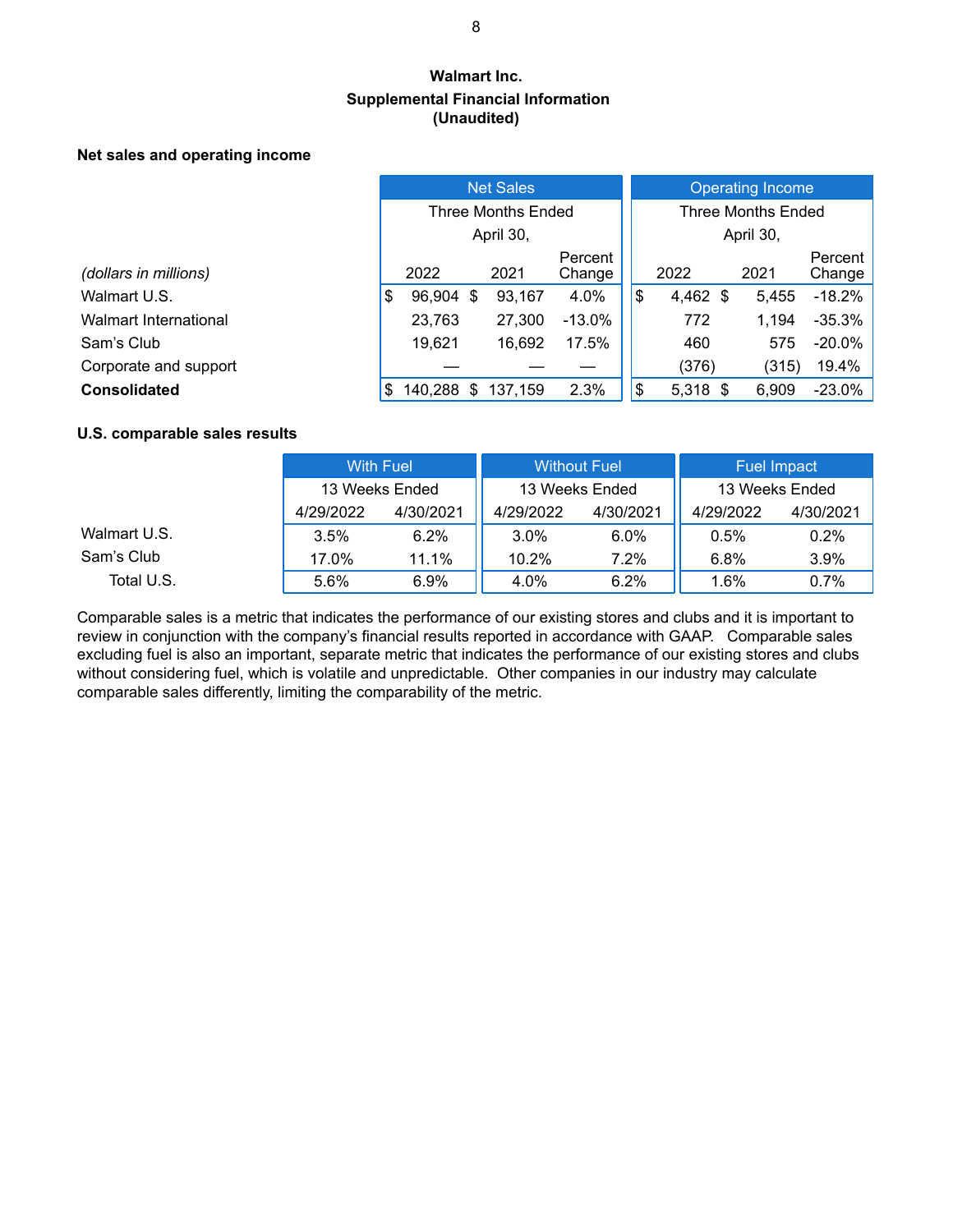#### **Walmart Inc. Reconciliations of and Other Information Regarding Non-GAAP Financial Measures (Unaudited)**

The following information provides reconciliations of certain non-GAAP financial measures presented in the press release to which this reconciliation is attached to the most directly comparable financial measures calculated and presented in accordance with generally accepted accounting principles (GAAP). The company has provided the non-GAAP financial information presented in the press release, which is not calculated or presented in accordance with GAAP, as information supplemental and in addition to the financial measures presented in the press release that are calculated and presented in accordance with GAAP. Such non-GAAP financial measures should not be considered superior to, as a substitute for or alternative to, and should be considered in conjunction with, the GAAP financial measures presented in the press release. The non-GAAP financial measures in the press release may differ from similar measures used by other companies.

#### **Constant Currency**

In discussing our operating results, the term currency exchange rates refers to the currency exchange rates we use to convert the operating results for countries where the functional currency is not the U.S. dollar into U.S. dollars. We calculate the effect of changes in currency exchange rates as the difference between current period activity translated using the current period's currency exchange rates and the comparable prior year period's currency exchange rates. Additionally, no currency exchange rate fluctuations are calculated for non-USD acquisitions until owned for 12 months.

Throughout our discussion, we refer to the results of this calculation as the impact of currency exchange rate fluctuations. When we refer to constant currency operating results, this means operating results without the impact of the currency exchange rate fluctuations. The disclosure of constant currency amounts or results permits investors to better understand Walmart's underlying performance without the effects of currency exchange rate fluctuations.

The table below reflects the calculation of constant currency for total revenues, net sales and operating income for the three months ended April 30, 2022.

|                                     |                         | Three Months Ended April 30, 2022 |                                |                     |                                |  |  |
|-------------------------------------|-------------------------|-----------------------------------|--------------------------------|---------------------|--------------------------------|--|--|
|                                     |                         | Walmart<br>International          |                                | <b>Consolidated</b> |                                |  |  |
| (Dollars in millions)               |                         | 2022                              | Percent<br>Change <sup>1</sup> | 2022                | Percent<br>Change <sup>1</sup> |  |  |
| <b>Total revenues:</b>              |                         |                                   |                                |                     |                                |  |  |
| As reported                         |                         | \$24,101                          | $-12.9%$                       | \$141,569           | 2.4%                           |  |  |
| Currency exchange rate fluctuations |                         | 377                               | N/A                            | 377                 | N/A                            |  |  |
| Constant currency total revenues    |                         | \$24,478                          |                                | $-11.5\%$ \$141,946 | 2.6 %                          |  |  |
|                                     |                         |                                   |                                |                     |                                |  |  |
| <b>Net sales:</b>                   |                         |                                   |                                |                     |                                |  |  |
| As reported                         |                         | \$23,763                          | -13.0%                         | \$140,288           | 2.3%                           |  |  |
| Currency exchange rate fluctuations |                         | 376                               | N/A                            | 376                 | N/A                            |  |  |
| Constant currency net sales         | S.                      | 24,139                            |                                | $-11.6\%$ \$140,664 | 2.6 %                          |  |  |
|                                     |                         |                                   |                                |                     |                                |  |  |
| <b>Operating income:</b>            |                         |                                   |                                |                     |                                |  |  |
| As reported                         | $\sqrt[6]{\frac{1}{2}}$ | 772                               | $-35.3\%$ \$                   | 5,318               | $-23.0%$                       |  |  |
| Currency exchange rate fluctuations |                         | 20                                | N/A                            | 20                  | N/A                            |  |  |
| Constant currency operating income  | \$                      | 792                               | $-33.7%$                       | \$<br>5,338         | $-22.7%$                       |  |  |

 $1$ Change versus prior year comparable period.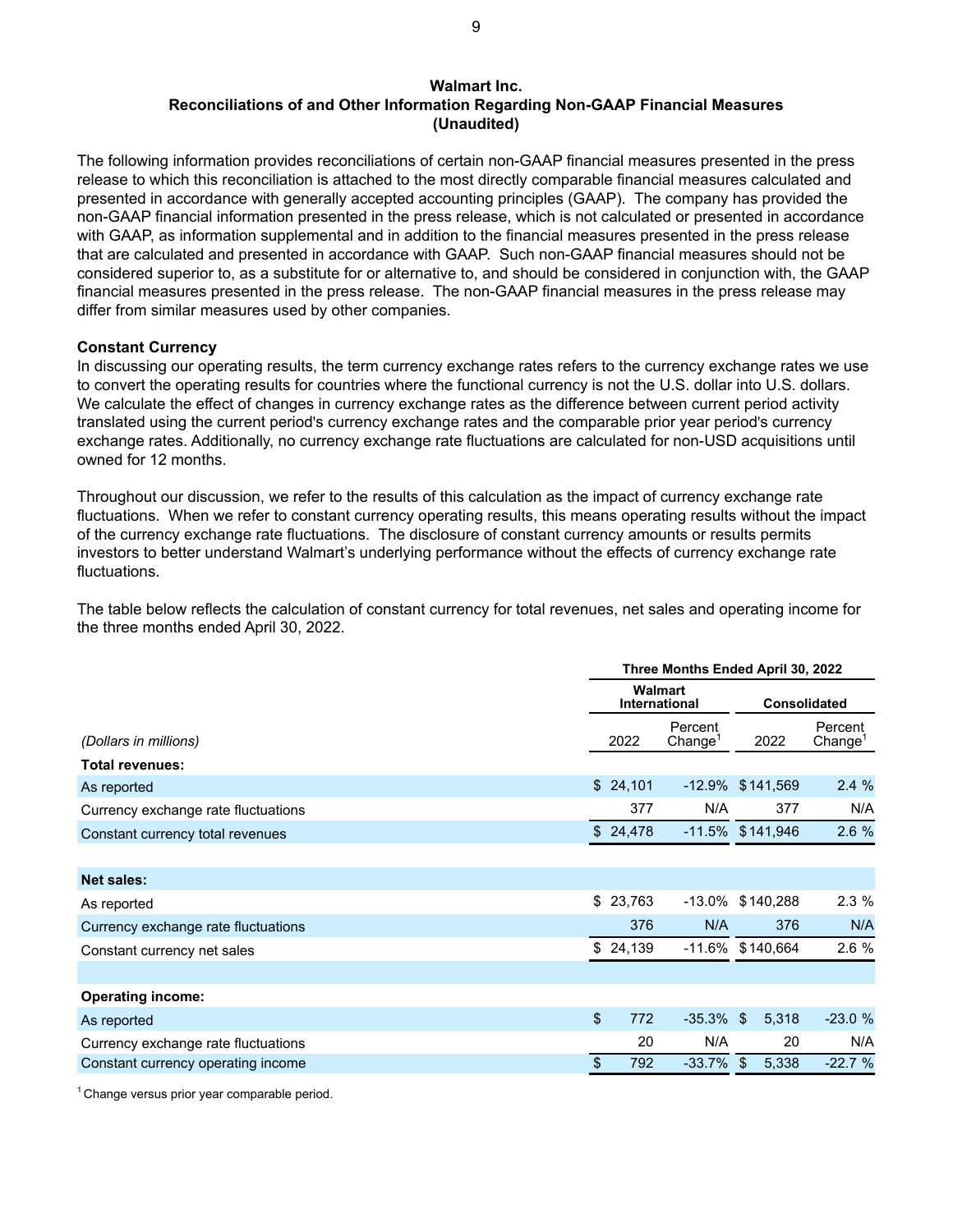#### **Free Cash Flow**

We define free cash flow as net cash used in or provided by operating activities in a period minus payments for property and equipment made in that period. Net cash used in operating activities was \$3.8 billion for the three months ended April 30, 2022, which represents a decline of \$6.6 billion when compared to the same period in the prior year. The decline is primarily due to an increase in inventory costs and purchases to support strong sales, lower operating income and the timing of certain payments. Free cash flow for the three months ended April 30, 2022 was negative \$7.3 billion, which represents a decline of \$7.9 billion when compared to the same period in the prior year. The decline in free cash flow is due to the reduction in operating cash flows described above, as well as an increase of \$1.3 billion in capital expenditures to support our investment strategy.

Free cash flow is considered a non-GAAP financial measure. Management believes, however, that free cash flow, which measures our ability to generate additional cash from our business operations, is an important financial measure for use in evaluating the Company's financial performance. Free cash flow should be considered in addition to, rather than as a substitute for, consolidated net income as a measure of our performance and net cash provided by operating activities as a measure of our liquidity.

Additionally, Walmart's definition of free cash flow is limited, in that it does not represent residual cash flows available for discretionary expenditures, due to the fact that the measure does not deduct the payments required for debt service and other contractual obligations or payments made for business acquisitions. Therefore, we believe it is important to view free cash flow as a measure that provides supplemental information to our Consolidated Statements of Cash Flows.

Although other companies report their free cash flow, numerous methods may exist for calculating a company's free cash flow. As a result, the method used by Walmart's management to calculate our free cash flow may differ from the methods used by other companies to calculate their free cash flow.

The following table sets forth a reconciliation of free cash flow, a non-GAAP financial measure, to net cash provided by operating activities, which we believe to be the GAAP financial measure most directly comparable to free cash flow, as well as information regarding net cash used in investing activities and net cash used in financing activities.

|                                                                  | <b>Three Months Ended</b> |              |  |          |  |
|------------------------------------------------------------------|---------------------------|--------------|--|----------|--|
|                                                                  |                           | April 30,    |  |          |  |
| (Dollars in millions)                                            | 2022                      |              |  | 2021     |  |
| Net cash provided by (used in) operating activities              | \$                        | $(3,758)$ \$ |  | 2,858    |  |
| Payments for property and equipment (capital expenditures)       |                           | (3,539)      |  | (2, 214) |  |
| Free cash flow                                                   |                           | $(7,297)$ \$ |  | 644      |  |
|                                                                  |                           |              |  |          |  |
| Net cash provided by (used in) investing activities <sup>1</sup> | \$.                       | $(4,558)$ \$ |  | 5,850    |  |
| Net cash provided by (used in) financing activities              |                           | 5,315        |  | (5, 399) |  |

<sup>1</sup> "Net cash provided by (used in) investing activities" includes payments for property and equipment, which is also included in our computation of free cash flow.